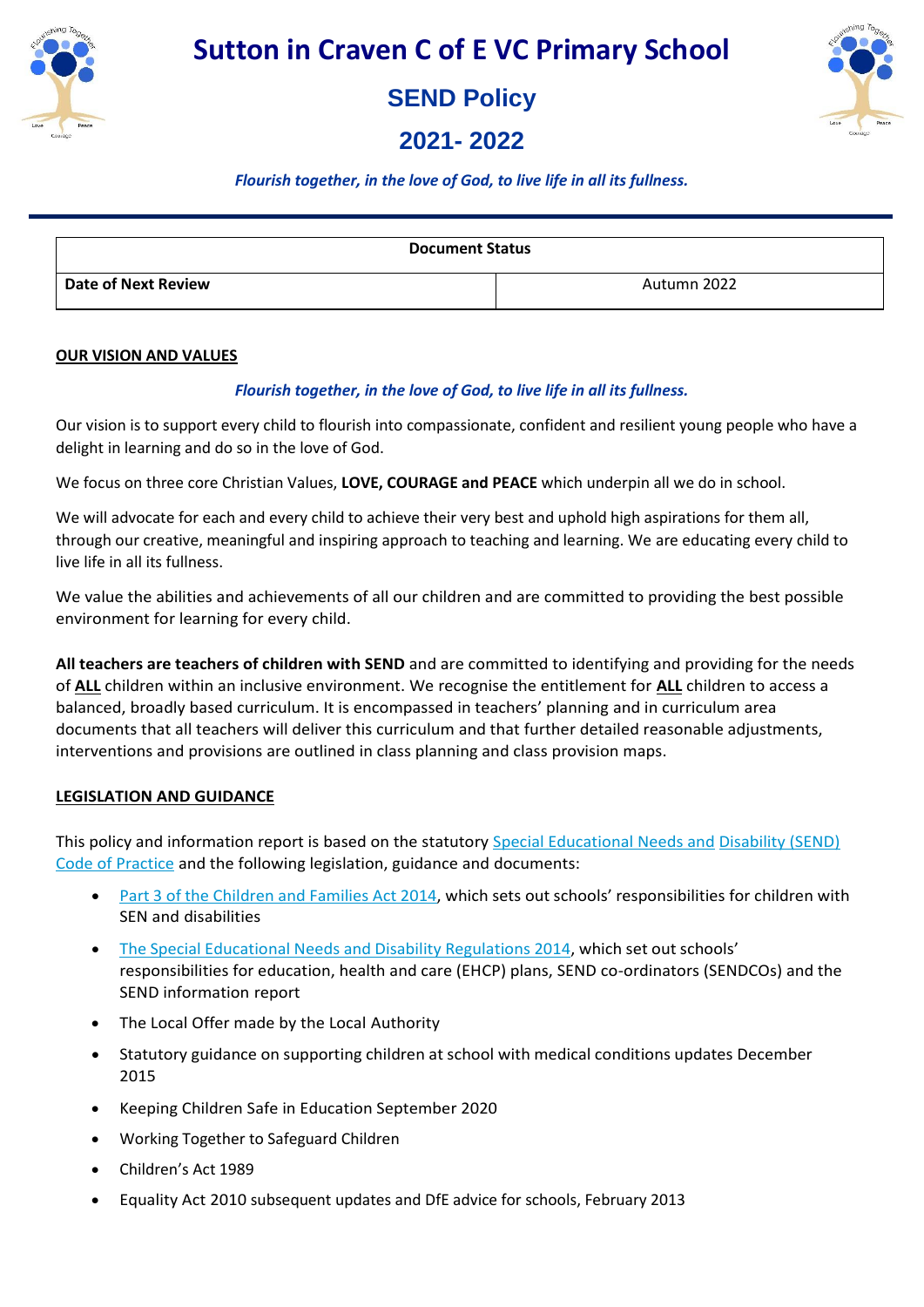



**2021- 2022** 



*Flourish together, in the love of God, to live life in all its fullness.*

## **DEFINITIONS (section 20 of the Children and Families Act 2014)**

A child has SEND if they have a learning difficulty or disability which calls for special educational provision and/or reasonable adjustments to be made for them. They have a learning difficulty or disability if they have:

- A significantly greater difficulty in learning than the majority of others of the same age, or
- A disability which prevents or hinders them from making use of facilities of a kind generally provided for others of the same age in mainstream schools (many children and young people who have SEN may have a disability under the Equality Act 2010 – that is a physical or mental impairment which has a long term and substantial adverse effect on their ability to carry out normal day to day activities (SEND CoP 2014)

*A child under compulsory school age has special educational needs if they fall within the definition at (a) or (b) above or would do so if special educational provision was not made for them.* 

*Children must not be regarded as having a learning difficulty solely because the language or form of language of their home is different from the language in which they will be taught*

## **Special Education Provision means:**

For children of two or over, educational provision which is additional to, or otherwise different from the educational provision made generally for children of their age in schools maintained by the LEA, other than special schools in the area.

## **FUNDAMENTAL PRINCIPLES**

- Children with SEND should have their needs met.
- The SEN of children will normally be met in mainstream schools or settings.
- The views of the child should be taken into account.
- Parents have a vital role to play in supporting their child's education.
- Children with SEND should be offered full access to a broad, balanced and relevant education including an appropriate curriculum for the Foundation Stage and the National Curriculum.

### **AIMS**

Our SEND policy and information report aims to:

- Set out how our school will support and make provision for children with special educational needs and disabilities (SEND)
- Explain the roles and responsibilities of everyone involved in providing for children with SEND

## **Access to the curriculum**

 All children have an entitlement to a broad and balanced curriculum which is differentiated (made more or less demanding according to the ability of the child) so that children can understand the relevance and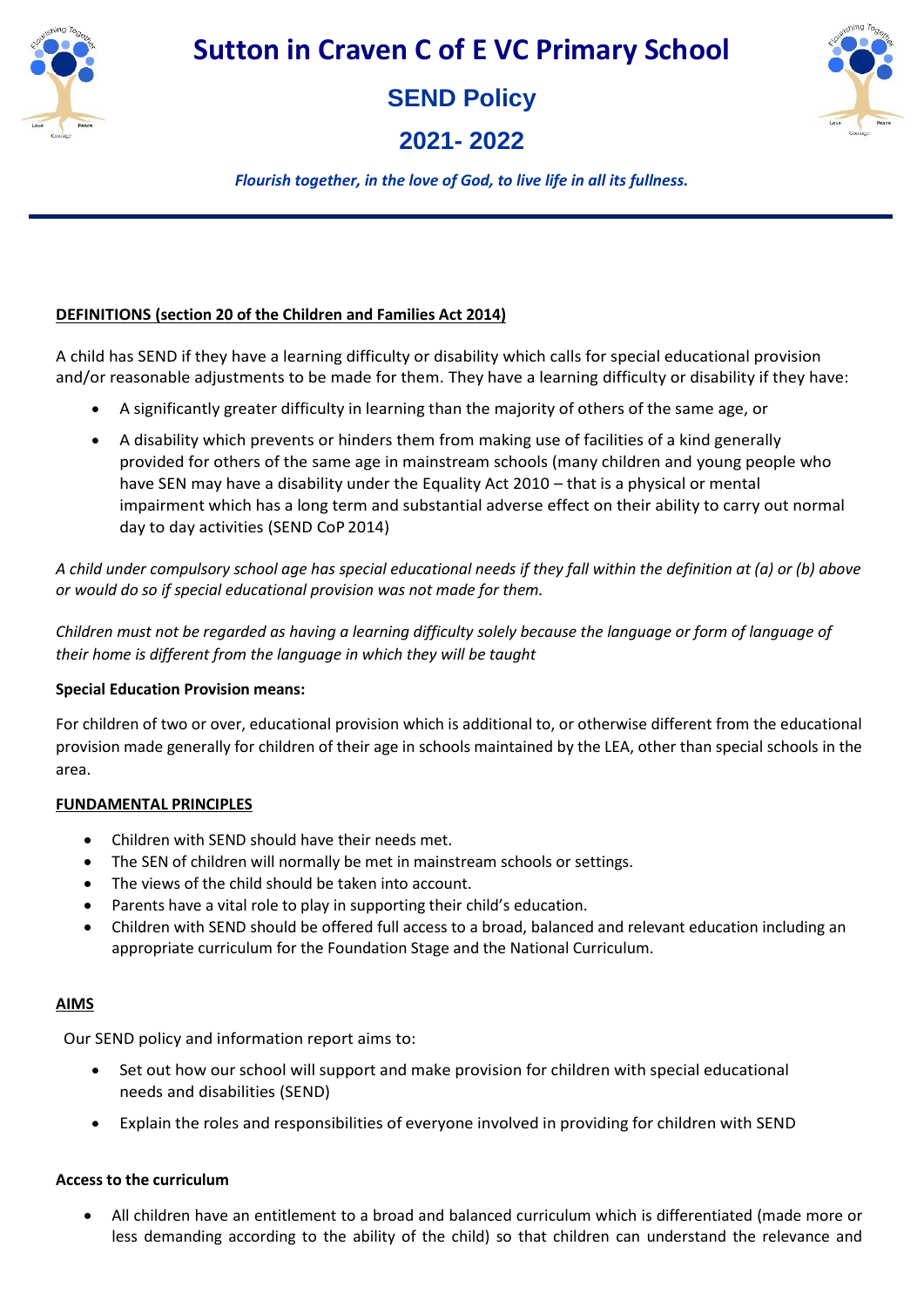

# **SEND Policy**

**2021- 2022** 



*Flourish together, in the love of God, to live life in all its fullness.*

purpose of learning activities and experience levels of understanding and rates of progress that bring feelings of success and achievement.

- Teachers use a range of strategies to meet children's special educational needs. Lessons have clear learning objectives; work is differentiated appropriately and assessment is used to inform the next stage of learning.
- Children are supported in a manner that acknowledges their entitlement to share the same learning experiences that their peers enjoy. Wherever possible, children are not withdrawn from the classroom situation. There are times though when, to maximise learning, children are asked to work in small groups, or in a one-to-one situation outside the classroom.

## *As a school we will endeavour to address the educational, social, physical and emotional needs of all children whilst they are pupils at this school.*

- 1. We will aim for each child to achieve the very best of which they are capable.
- 2. We will aim for children with SEND to be fully included in the activities of the school.
- 3. Within the school framework we will aim for all teachers to be equipped to identify and meet the needs of individual children.
- 4. We will make strong effort to work in partnership with parents, with NYCC, with Enhanced Mainstream Provisions, with health services and other local schools to ensure special educational provision.
- 5. We will have regard to the revised SEN code of practice (September 2014), the SEND tool kit, Primary Inclusion Quality Mark and the Inclusive schooling structure, which is flexible to enable us to carry out our duties towards all pupils with Special Educational Needs.

## **OBJECTIVES**

## **To enable children to achieve the very best of which they are capable we will**:

- Ensure the identification of all pupils requiring SEND provision is as early as possible in their school career.
- Ensure that parents of SEND pupils are kept fully informed of their child's progress and attainment.
- Ensure that SEND pupils are involved, where practicable, in decisions affecting their future SEND provision.
- Ensure that all pupils have access to a broad and balanced curriculum.
- Ensure that all learners make the best possible progress.
- Provide a differentiated curriculum appropriate to the individual's needs and ability.
- Ensure that SEND pupils take as full a part as possible in all school activities.
- Promote effective partnerships and involve outside agencies when and where appropriate.
- Provide high quality learning opportunities and materials
- Use positive and supportive language with children
- Provide a secure and caring environment
- Make use of assessment information (baseline, observational, parental views) to identify needs early.
- Monitor and evaluate interventions adjusting them until they become effective
- Involve parents at all levels. Our Local Offer and the Local Authority Local offer, published on our website will detail what parents and children can expect from the school in regards to high quality SEND provision.

### **To enable teachers to be equipped to identify and meet the needs of individual children we will:**

Provide access to specialised equipment as required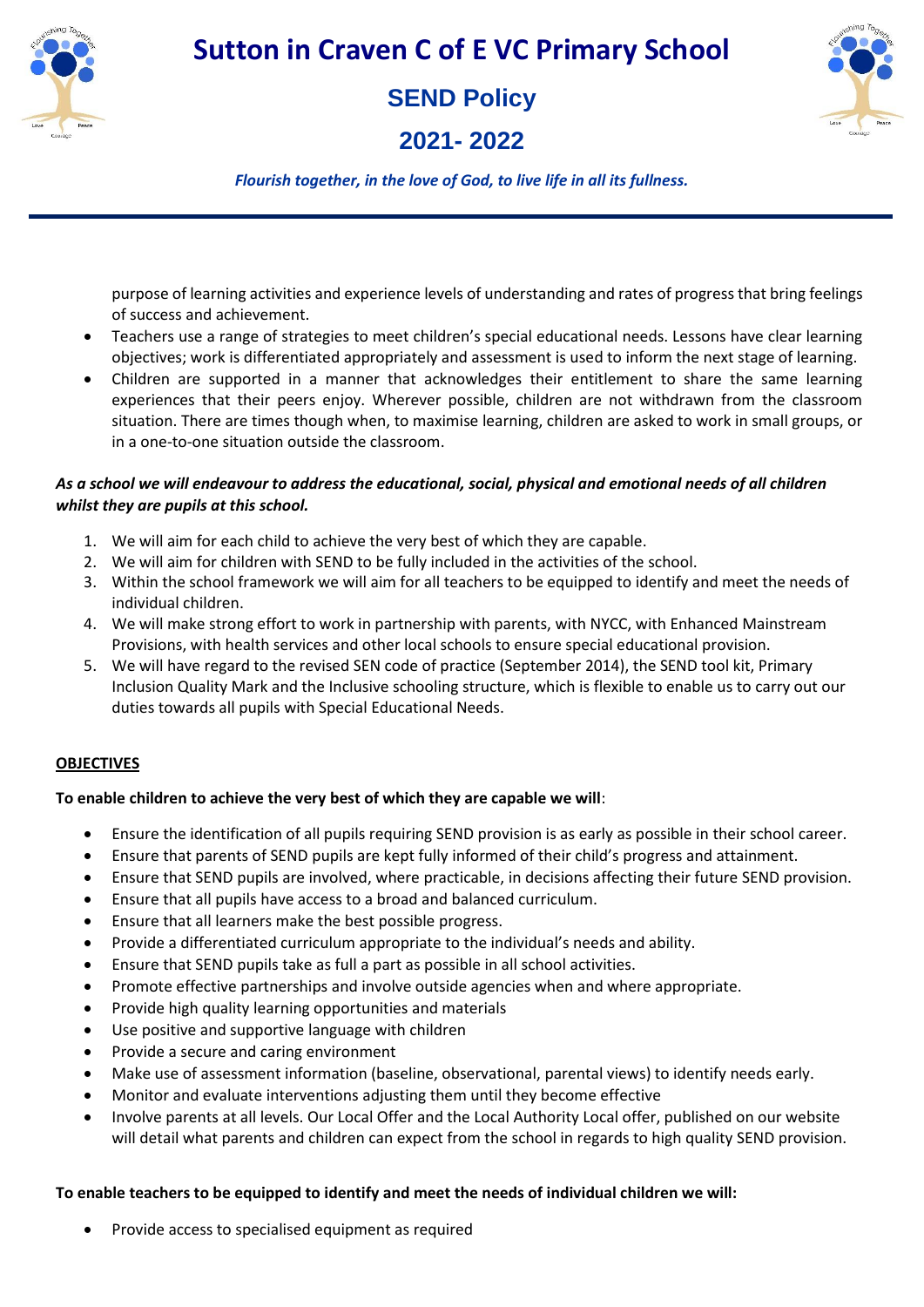

**SEND Policy** 

**2021- 2022** 



*Flourish together, in the love of God, to live life in all its fullness.*

- Provide access to specialised support and information through SENCO and NYCC staff
- Provide access to HLTA, GTA or ATA support where this is deemed to be appropriate.
- Ensure children are making sufficient progress, as measured against end of year National Curriculum expectations in reading, writing and maths.

## **To work with children we will:**

- Gather children's views regarding their specific learning needs and how they feel these needs are being met in school
- Work together to ensure children have their voice heard in relation to what reasonable adjustments work well for them

### **To work with parents we will**:

- Inform parents of any concerns we may have regarding the needs of their child
- Inform parents of how we are supporting their children including specialist support
- Discuss ways in which parents can support the needs of their child at home
- Listen to and learn from views and specialist knowledge of parents about their children.

## **To work with local schools, NYCC, Health services and the enhanced mainstream provisions we will**:

- Attend network cluster meetings and any appropriate training
- Liaise with the enhanced mainstream provisions and health services seeking help and following suggested programmes
- Provide information about children to the relevant groups and support NYCC Policy for SEND

## **To make full use of the current legislative documents we will:**

- Read, absorb and act on the information provided in the SEND code of practice and related documents
- Attend relevant training and keep up to date with initiatives
- Monitor and evaluate our SEND practice with regard to these documents

## **ROLES AND RESPONSIBILITIES**

### **The SENDCo**

## The SENDCo is **Mrs Orla Gibbons**

She will:

- Work with the Headteacher and SEND governor to determine the strategic development of the SEND policy and provision in Sutton CE.
- Have day-to-day responsibility for the operation of this SEND policy and the co- ordination of specific provision made to support individual pupils with SEND, including those who have EHCP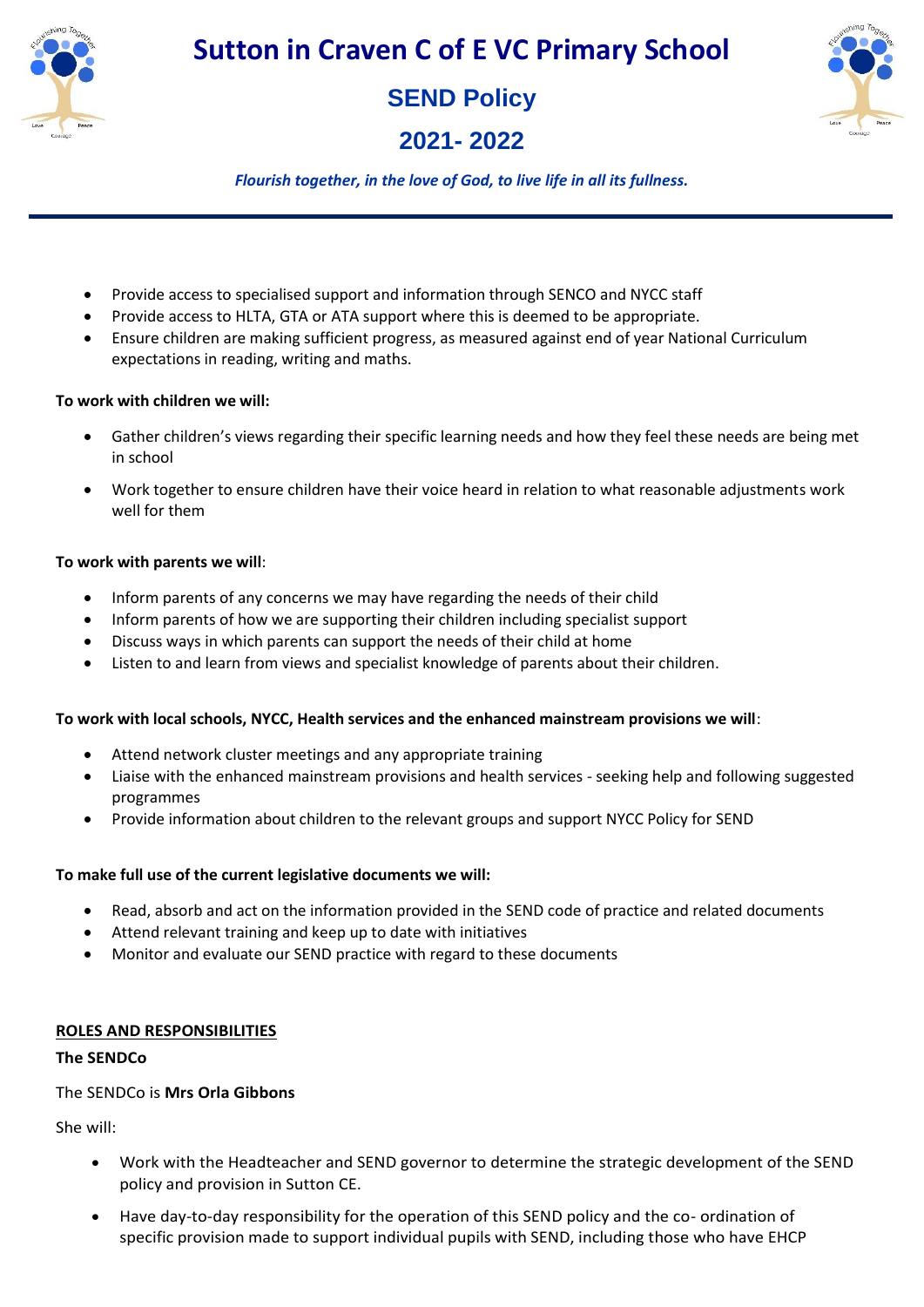



# **2021- 2022**



*Flourish together, in the love of God, to live life in all its fullness.*

plans

- Co-ordinate and evaluate the provision for pupils with SEND
- Monitor pupils' progress and overseeing record keeping
- Provide professional guidance to colleagues and work with staff, parents, and other agencies to ensure that pupils with SEND receive appropriate support and high quality teaching
- Advise on the graduated approach to providing SEND support
- Contribute to INSET as appropriate
- Advise on the deployment of the each school's delegated budget and other resources to meet children's' needs effectively
- Be the point of contact for external agencies, especially the local authority and its support services
- Liaise with potential next providers of education to ensure children and their parents are informed about options and a smooth transition is planned
- Work with the Headteacher and Governing Board to ensure that the school meets its responsibilities under the Equality Act 2010 with regard to reasonable adjustments and access arrangements
- Ensure the school keeps the records of all pupils with SEND up to date, SEND register, Register of Vulnerable Children and Medical Register

### **The SEND governor**

The SEND governor is **Rev. Helen Collins**

The SEND governor will:

- Take a special interest in SEND
- Help to raise awareness of SEND issues at Governing Board meetings
- Monitor the quality and effectiveness of SEND provision within school and update the Governing Board on this
- Ensuring that provision of a high standard is made for SEND pupils
- Work with the Headteacher and SENDCo to determine the strategic development and reviewing of the SEND policy and provision in school.
- Ensuring that a 'responsible person' is identified to inform other staff about all areas of SEND and all those involved with teaching and supporting children in receipt of an EHCP.
- Ensuring that SEND pupils are fully involved in school activities
- Having regard to the Code of Practice when carrying out these responsibilities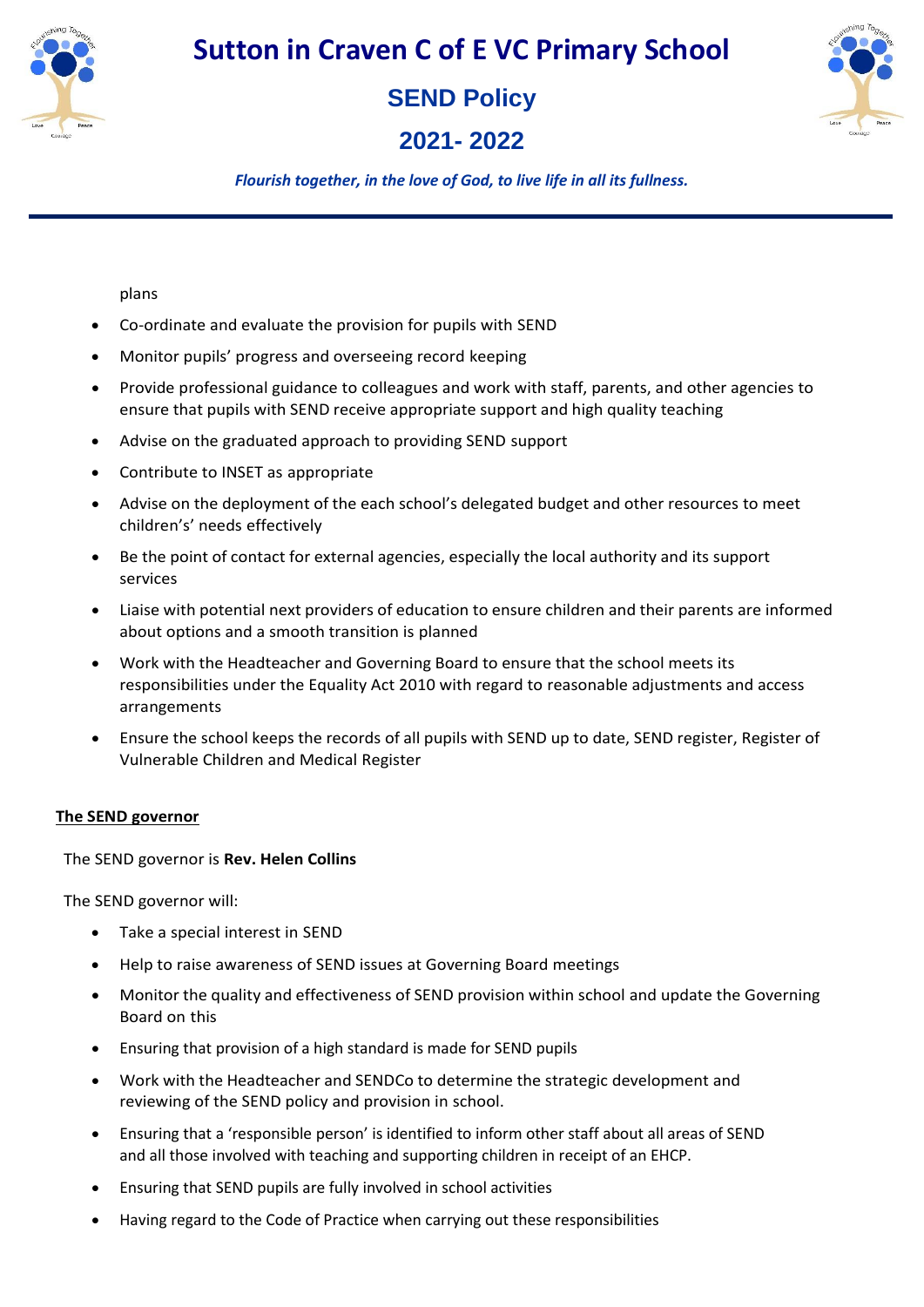



**2021- 2022** 



*Flourish together, in the love of God, to live life in all its fullness.*

Being fully involved in developing, monitoring and subsequently reviewing SEND policy

### **The Headteacher**

The Headteacher is: **Mrs Orla Gibbons**

The Headteacher will:

- Work with the SENDCo and SEND Governor to determine the strategic development of the SEND policy and provision in Sutton CE.
- Have overall responsibility for the provision and progress of learners with SEND

### **Class teachers**

Each class teacher is responsible for:

- The progress and development of every child in their class (Quality First Teaching, universal WAVE 1 provision for ALL)
- Informing and communicate with parents/carers of concerns in a timely manner and record a short note appropriately
- Adhere to the graduated approach for supporting children with SEND.
- Write and implement support plans and chronologies for children at the SEND Support Stage (with support from the SENCO if required)
- Working with the SENDCO to review each child's progress and development and decide on any changes to provision
- Ensuring that other staff in the classroom and where necessary, are aware of the SEND of those children and the provision and adjustments that are in place for these children.
- Communicating with the SENDCo about children who may need require assessing for an Education Healthcare Plan.
- Working closely with any teaching assistants or specialist staff to plan and assess the impact of support and interventions and how they can be linked to classroom teaching
- Ensuring they follow this SEND policy and SEND information report.

## **Support Staff/Teaching Assistants**

We employ TAs, Advanced Teaching Assistants (ATAs) and Higher Level Teaching Assistants (HLTAs) where appropriate and these assist with the provision for children with SEND.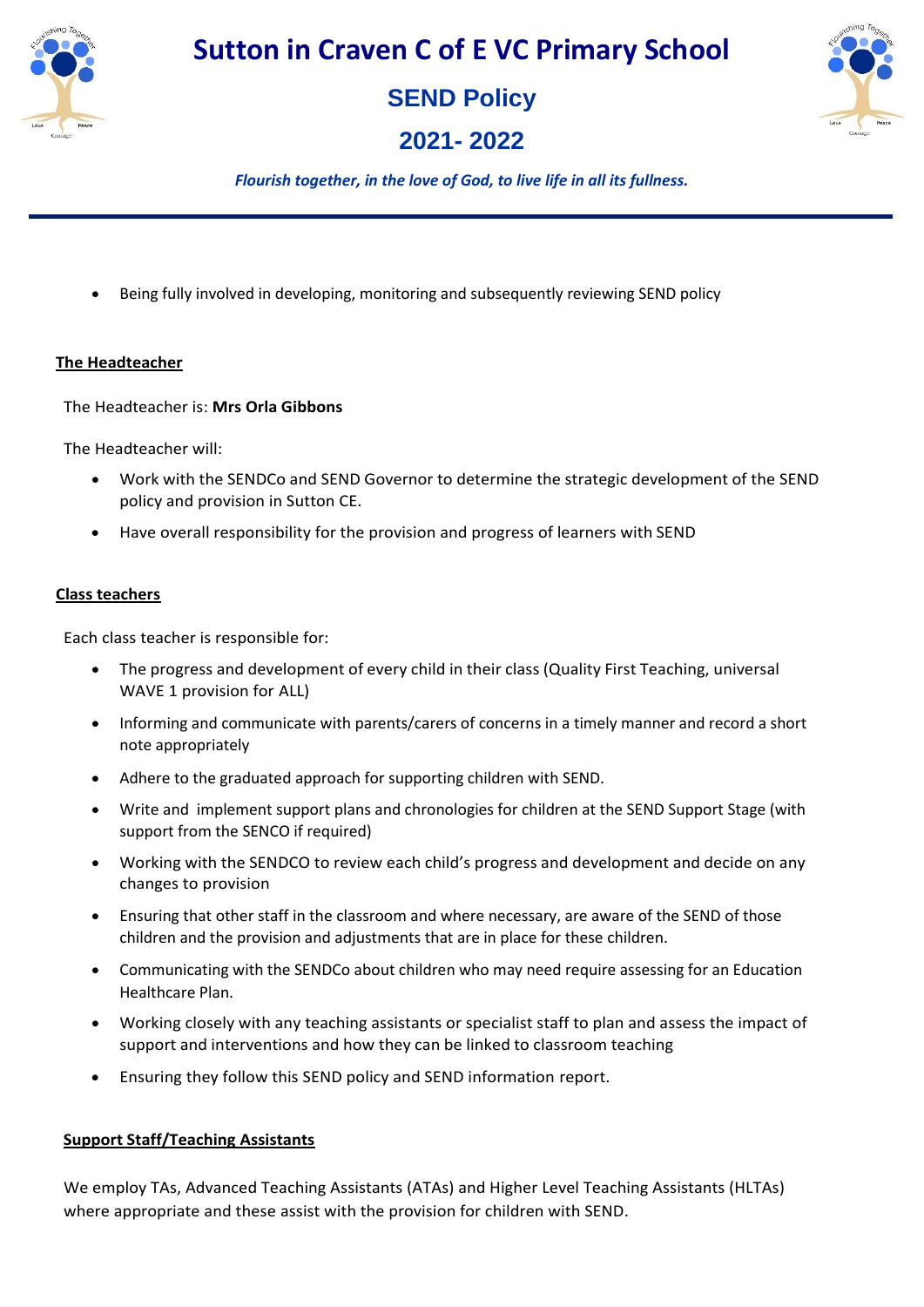



**2021- 2022** 



*Flourish together, in the love of God, to live life in all its fullness.*

Teaching Assistants, with support and guidance from the class teacher and SENDCo, are responsible for:

- Assisting children with tasks detailed on their support plan
- Feedback to class teacher and/or the SENDCo
- Being aware of the needs of the children they support in the class
- In the absence of the class teacher, informing replacement staff of any special needs/practices that are important for children with SEND

Teaching Assistants are employed to support individual children, groups and classes. Children are predominantly supported to enable them to learn in class alongside their peers. Sometimes teaching assistants work individually with children who have been withdrawn from a lesson to follow an individual programme or Intervention plan to accelerate learning in a particular area.

The management and training of TAs in SEND and inclusive practice is the responsibility of the SENDCo and the Headteacher. They are under the direction of the Headteacher and class teacher with whom they are working. The Headteacher manages the professional development and training for the TA's. **Lunchtime Supervisors, with support from Class Teacher and the SENCO, should:**

- Be aware of the needs and adjustments need for children with SEND over lunchtimes
- Follow any procedures detailed in children's support plans
- Feedback to appropriate staff

## **Parents are responsible for:**

- Supporting children with work at home
- Attending parent's evenings and regular reviews meetings to discuss children's progress
- Making the school aware of any concerns or problems that might affect children's learning and/or behaviour

## **The kinds of SEND that are provided for**

Our school currently provides additional and/or different provision for a range of needs, including:

- Communication and interaction, for example, Autistic Spectrum Disorder, Communication and interaction difficulties and Speech and Language Difficulties
- Cognition and learning, for example, Dyslexia, Dyspraxia, Dyscalculia
- Social, emotional and mental health difficulties, for example, attention deficit hyperactivity disorder (ADHD)
- Sensory and/or physical needs, for example, visual impairments, hearing impairments, processing difficulties, epilepsy
- Moderate/severe/profound and multiple learning difficulties
- Please see the school's SEND Information Report.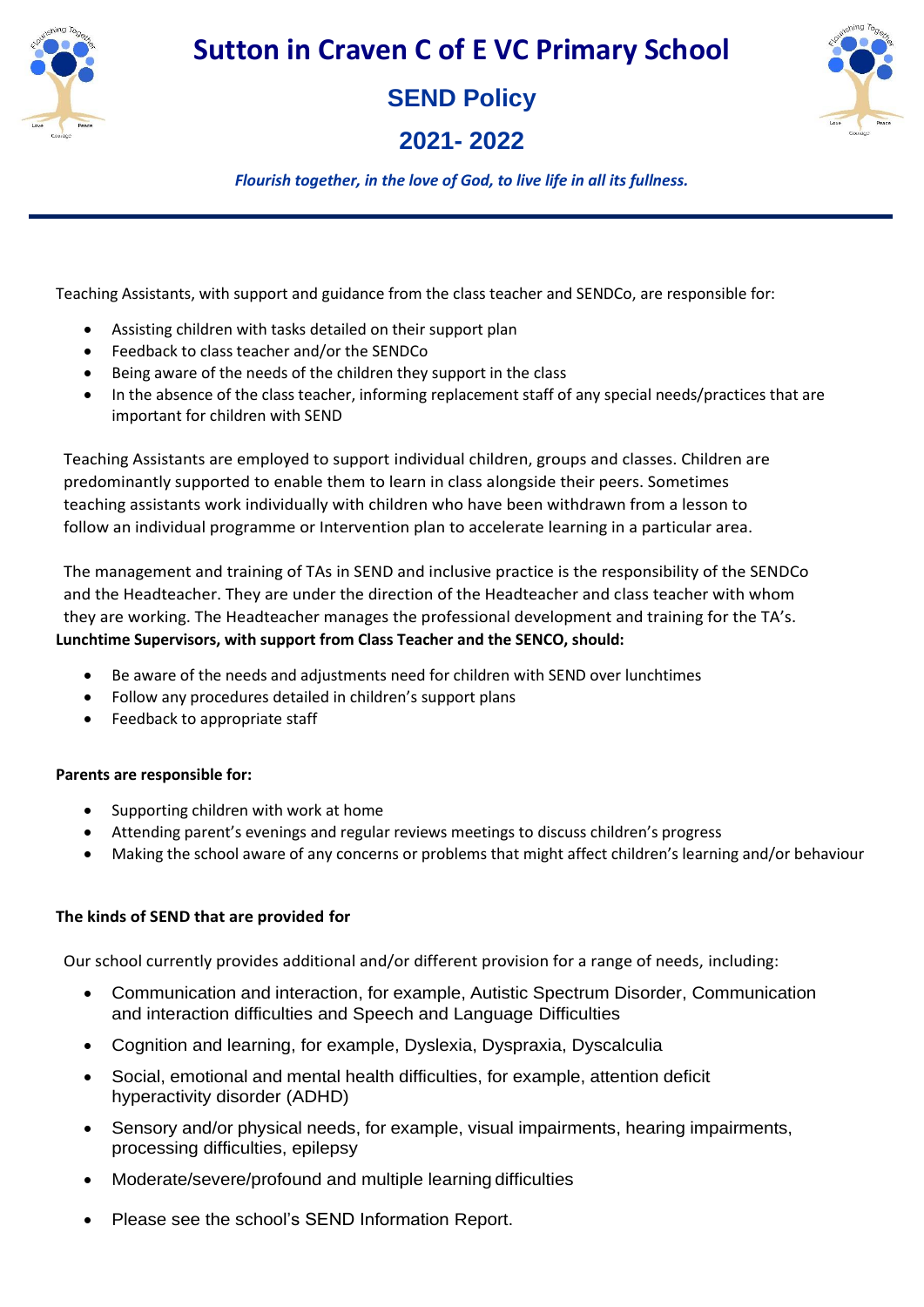

**SEND Policy** 

**2021- 2022** 



*Flourish together, in the love of God, to live life in all its fullness.*

## **Identifying children with SEND and assessing their needs**

A child may need additional support when:

- The child asks for support.
- Concerns are raised by parents/carers teachers, TAs, external agencies or the child's previous school/Early Years provider regarding progress or inclusion.
- Whole school tracking of attainment outcomes indicate the child is not making expected levels of progress.
- Screening and/or diagnostic assessments indicate gaps in knowledge, skills and/or development.

The SEND Code of Practice 2014 describes four broad categories of need for which we will plan:

- 1. Communication and interaction
- 2. Cognition and learning
- 3. Social, emotional and mental health
- 4. Physical/sensory

The SEND Code of Practice makes it clear that 'all teachers are teachers of pupils with special educational needs.' All teachers are responsible for identifying pupils with SEND and, in collaboration with the SENDCo, will ensure that those pupils requiring different or additional support are identified at an early stage. Assessment is the process by which pupils with SEND can be identified. Whether or not a pupil is making adequate progress is seen as a significant factor in considering the need for SEND provision.

We will assess each child's current skills and levels of attainment on entry, which will build on previous settings and Key Stages, where appropriate. Class teachers will make regular assessments of progress for all children and identify those whose progress:

- Is significantly slower than that of their peers starting from the same baseline
- Fails to match or better the child's previous rate of progress
- Fails to close the attainment gap between the child and their peers
- Widens the attainment gap

This may include progress in areas other than attainment, for example, social needs, emotional and mental health.

Slow progress and low attainment will not automatically mean a child is recorded as having SEND. When deciding whether special educational provision is required, we will start with the desired outcomes, including the expected progress and attainment, and the views and the wishes of the child and their parents. We will use this to determine the support that is needed and whether we can provide it by adapting our core offer, or whether something different or additional is needed.

All teachers are responsible for identifying children with SEND and in collaboration with the SENDCo/Headteacher will ensure children requiring additional and/or different provision are identified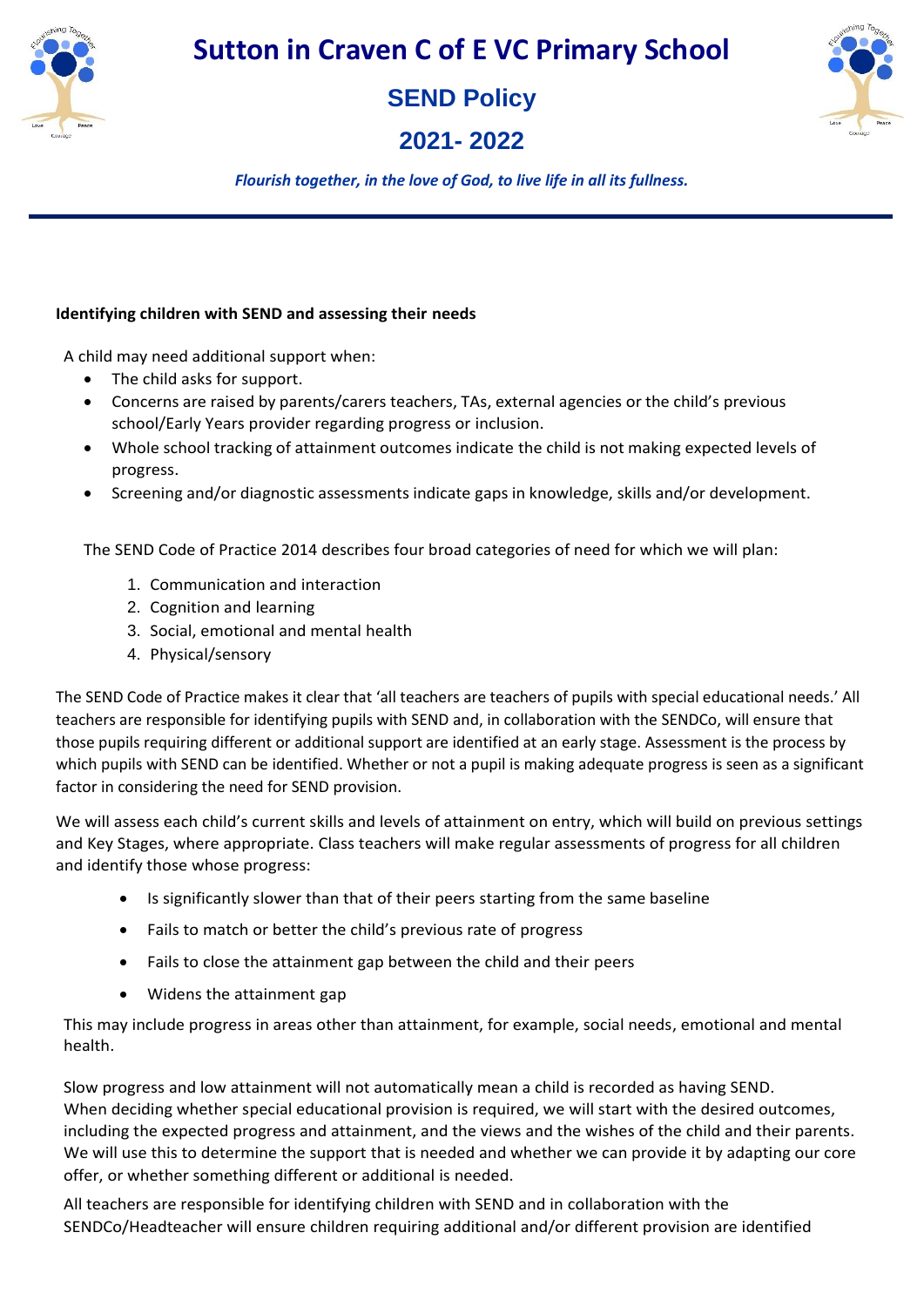

# **SEND Policy**

**2021- 2022** 



*Flourish together, in the love of God, to live life in all its fullness.*

at an early stage. High quality teaching, differentiated for individual children, is the first step of responding to children who may have SEND. Any child having significant needs which require additional and/or different provision will be placed on the SEND register. Children requiring catch up intervention (below age related expectations) do not necessarily have special educational needs. It is the responsibility of individual class teachers to identify children in need of catch-up intervention, reasonable adjustments or personalised provision. These programmes should be time limited with a clear focus and with set targets. Parents/carers will be informed that interventions are taking place.

## **Placing children on the school's register of Special Education Needs**

When a child is identified as having SEN the class teacher, with the support of the SENDCo, will:

- Discuss the concerns with the child's parents / carers and seek their consent for SEND provision to be made.
- Ensure that parents are kept informed from the start of any SEND provision and notify any changes.
- Devise a support plan specifying 2 or 3 key individual targets and begin a chronology.
- Ensure that ongoing observation and assessment informs future planning and that achievements are shared with parents/carers.
- Involve parents/carers in a joint learning approach at home and in school using the home/school book where appropriate.
- Inform the SENDCo/Headteacher of any immediate concerns regarding pupils which require the involvement of outside agencies.

# **Deciding to place a child on the SEN register**

The triggers for early intervention could be the teacher's or other's concern, underpinned by evidence, about a child who despite receiving differentiated learning opportunities, effective provision and reasonable adjustments:

- Makes little or no progress even when teaching approaches are targeted particularly in a child's identified area of weakness.
- Shows signs of difficulty in developing English or mathematical skills, which result in poor attainment in some curriculum areas.
- Presents persistent emotional or behavioural difficulties, which are not met by the behavioural management techniques usually employed in the school.
- Has sensory or physical problems, and continues to make little or no progress despite the provision of specialist equipment.
- Has communication and / or interaction difficulties, and continues to make little or no progress despite the provision of a differentiated curriculum.

When a class teacher or the SENDCo identifies a child with SEND the class teacher should provide interventions that are **additional to or different from** those provided as part of the school's usual differentiated curriculum.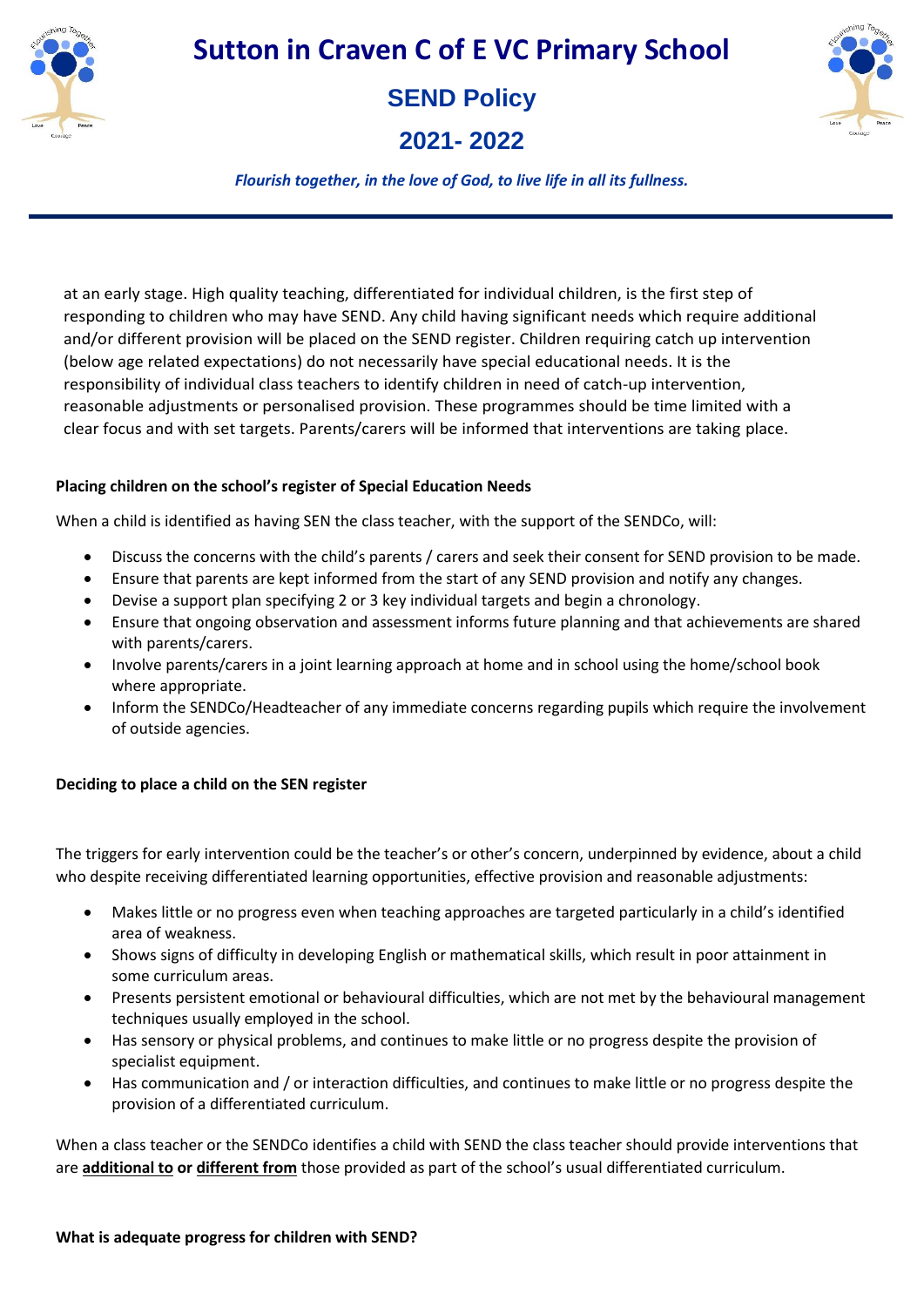

**SEND Policy** 

**2021- 2022** 



*Flourish together, in the love of God, to live life in all its fullness.*

Adequate progress can be defined in a number of ways. It might, for instance, be progress which:

- Closes the attainment gap between the child and their year group.
- Prevents the attainment gap growing wider.
- Is similar to that of children starting from the same attainment baseline, but less than that of the majority of children.
- Matches or betters the child's previous rate of progress.
- Ensures access to the full curriculum.
- Demonstrates an improvement in self-help, social or personal skills.
- Demonstrates improvements in the child's behaviour.
- Demonstrates that a higher level of independence is achieved.

#### **ARRANGMENTS**

#### **Allocation of Resources**

All schools in NYCC LA receive funding for pupils with SEND in these main ways:

- 1. The base budget covers teaching and curriculum expenses for all pupils
- 2. The delegated SEND budget (based on an LA 'funding formula', and generated in part by numbers on the SEND Register) covers the additional support required
- 3. Specific funds allocated to pupils with statements / Education Health Care Plans.

This funding is then used to allocate resources – both human and otherwise – to support children with SEND.

If parents/carers wish to discuss the options available to their child, they are welcome to make an appointment to see the Class teacher, SENDCo or Headteacher.

### **Request for Statutory assessment**

The school will request a Statutory Assessment from the LA when, despite an individualised programme of sustained intervention, the child remains a significant cause for concern. A Statutory Assessment might also be requested by a parent or outside agency. The school will have the following information available:

- The action followed with respect to SEND
- The pupil's support plans and chronologies
- Records and outcomes of regular reviews undertaken
- Information on the pupil's health and relevant medical history
- English and Mathematics attainments and progress
- Other relevant assessments from specialists such as support teachers and educational psychologists
- The views of parents
- Where possible, the views of the child
- Children's services reports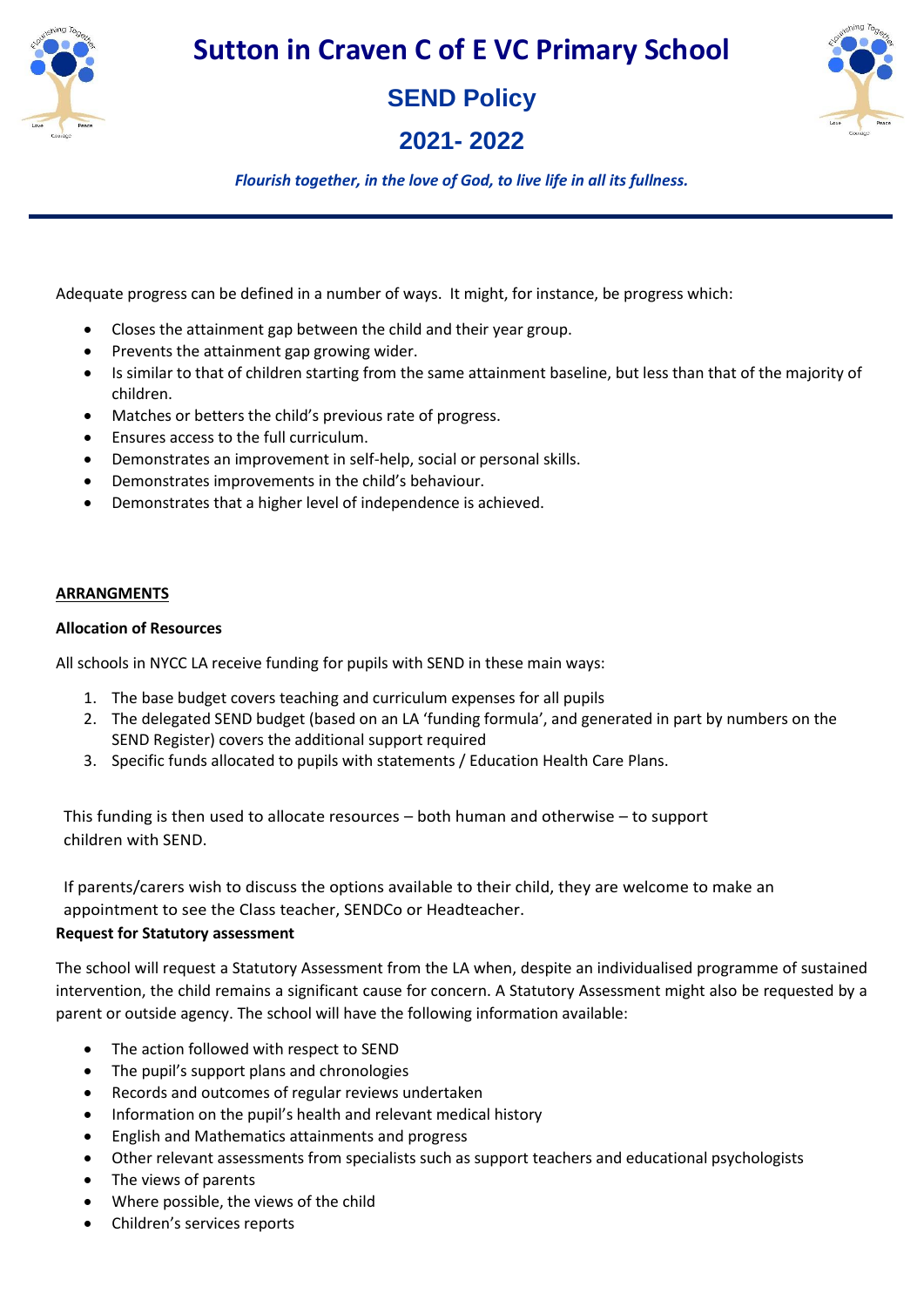

# **SEND Policy**

**2021- 2022** 



# *Flourish together, in the love of God, to live life in all its fullness.*

Any other involvement by professionals

If the Local Authority (LA) agrees to a Statutory Assessment, it must assess the education, health and care needs of that child. The LA must request advice and information on the child and the provision that must be put in place to meet those needs from:

- parents/ carers and/ or child
- the school
- an educational psychologist
- health
- social care
- anyone else that parents/ carers request
- a specialist teacher for the visually impaired or hearing impaired, if appropriate

From this information, it must then be decided whether or not to issue an Education, Health and Care Plan (EHCP).

An Education Health Care plan will normally be provided where, after a Statutory Assessment, the LA considers the child requires provision beyond what the school can offer. A request for a Statutory Assessment does not inevitably lead to an Education Health Care Plan.

Further information can be found on the LA website at [http://www.northyorks.gov.uk/article/23542/SEND---local](http://www.northyorks.gov.uk/article/23542/SEND---local-offer)[offer.](http://www.northyorks.gov.uk/article/23542/SEND---local-offer)

An Education Health Care Plan will include details of learning objectives for the child. These are used to develop targets that are:

- Matched to the longer-term objectives set in the Plan
- Of shorter term
- Established through parental/pupil consultation
- Set out in an Inclusion Passport
- Implemented in the classroom
- Delivered by the class teacher with appropriate additional support where specified

### **Reviews**

Education Health Care Plans must be reviewed annually. The LA will inform the Headteacher at the beginning of each school year of the pupils requiring reviews. The SENDCo will organise these reviews and invite:

- The child's parent
- The child if appropriate
- The relevant teacher
- The SENDCo
- A representative of the LA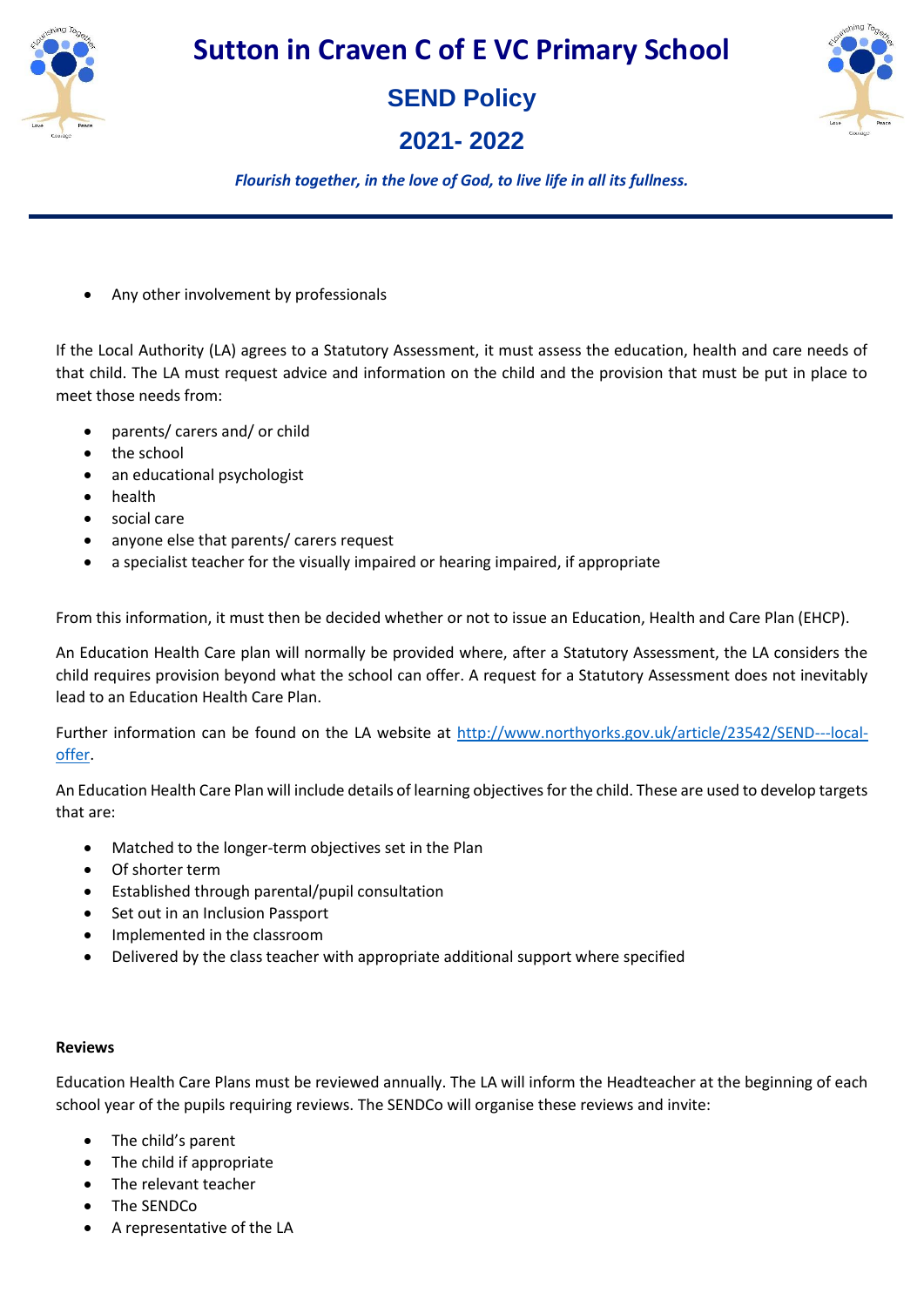

# **SEND Policy**

**2021- 2022** 



*Flourish together, in the love of God, to live life in all its fullness.*

- Any other person the LA considers appropriate
- Any other person the Headteacher considers appropriate

The aim of the review will be to:

- Assess the pupil's progress in relation to the targets
- Review the provision made for the pupil in the context of the curriculum and levels of attainment in basic literacy/numeracy and life skills
- Consider the appropriateness of the existing Education Health Care Plan in relation to the pupil's performance during the year, and whether to cease, continue, or amend it
- Set new targets for the coming year
- Year 5 reviews will indicate the provision required in Secondary school.

At Year 6 reviews, the SENDCo of the Secondary school will be invited to attend. The Educational Psychologist recommends that transfer arrangements be discussed at the end of Y5, the beginning of Y6. This would enable the receiving school to plan appropriately for the new school year. It also gives parents the opportunity to liaise with Secondary colleagues.

With due regard for the time limits set out in the Code, the SENDCo will write a report of the annual review meeting and send it, with any supporting documentation, to the LA. The school recognises the responsibility of the LA in deciding whether to maintain, amend, or cease an Education Health Care Plan

## **Consulting and involving children and parents**

We will have an early discussion with the child and their parents/carers when identifying whether they need special educational provision. These conversations will make sure that:

- Everyone develops a good understanding of the child's areas of strength anddifficulty
- We take into account the parents' concerns
- Everyone understands the agreed outcomes sought for the child
- Everyone is clear on what the next steps are

Notes of these early discussions will be added to the child's record and given to their parents. We will formally notify parents when it is decided that a child will receive SEND support.

## **Assessing and reviewing children's' progress towards outcomes**

We will follow the graduated approach and the four-part cycle of **assess, plan, do, review**. The class or subject teacher will work with the SENDCo to carry out a clear analysis of the child's needs. This will draw on:

- The teacher's assessment and experience of the child
- Their previous progress and attainment and behaviour
- Other teachers' assessments, where relevant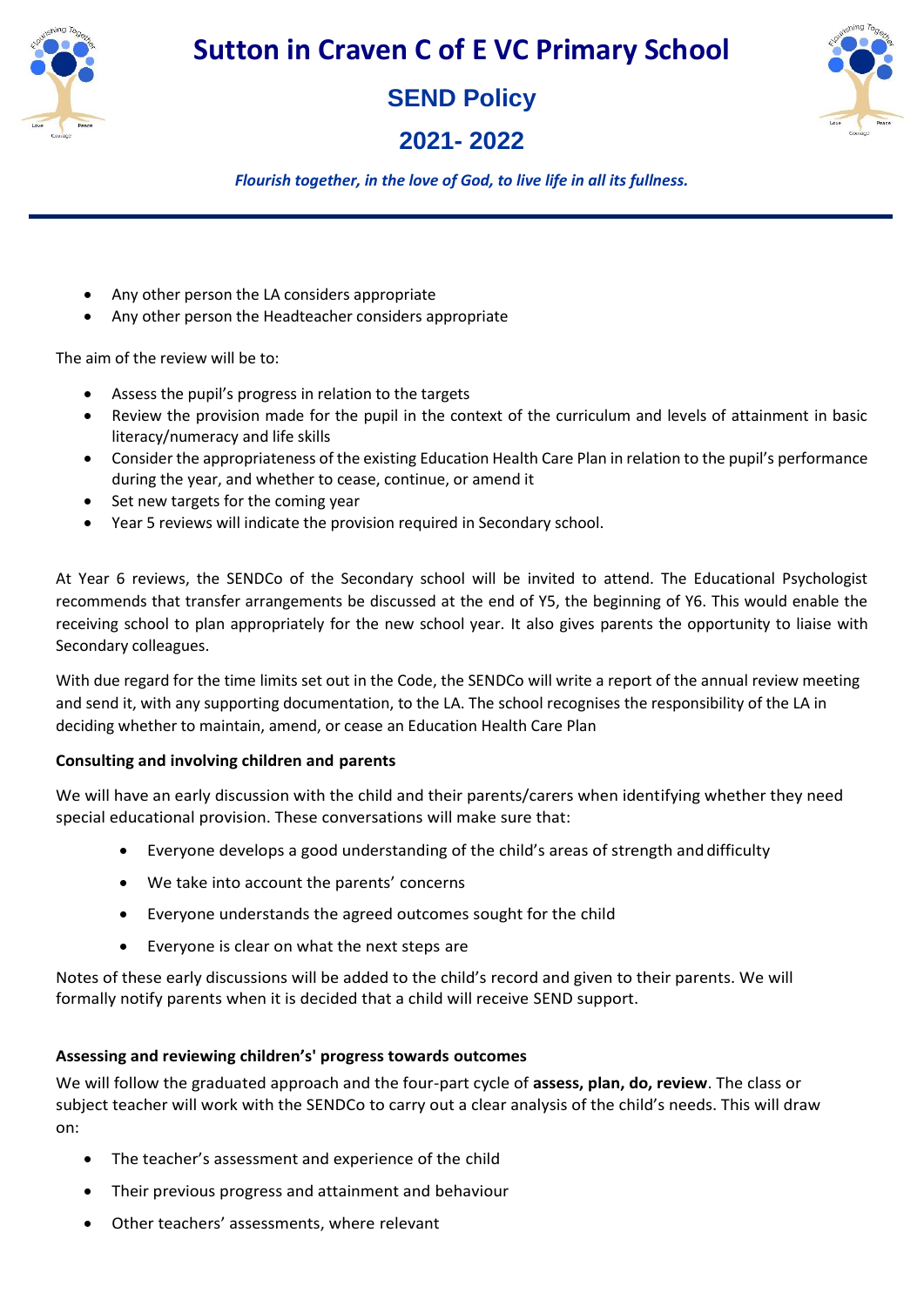

**SEND Policy** 

**2021- 2022** 



*Flourish together, in the love of God, to live life in all its fullness.*

- The individual's development in comparison to their peers and national data
- The views and experience of parents
- The child's own views
- Advice from external support services, ifrelevant
- The assessment will be reviewed regularly.

All teachers and support staff who work with the child will be made aware of their needs, the outcomes sought, the support provided, and any teaching strategies or approaches that are required. We will regularly review the effectiveness of the support and interventions and their impact on the child's progress

## **Supporting children moving between phases and preparing for adulthood**

The SENDCo liaises with secondary schools to enable planned provision to be made for pupils with SEND. The SENDCo facilitates both Year 6 Transition Reviews for pupils with Statements of SEND/EHCPs to enable a planned transition and also children that are transitioning from one Key Stage to another and one year group to another, where appropriate.

## **Our approach to teaching children with SEND**

ALL Teachers are responsible and accountable for the progress and development of all the children in their class. All teachers are responsible for identifying children with SEND and in collaboration with the SENDCo/ Executive Headteacher will ensure children requiring additional and/or different provision are identified at an early stage. High quality first teaching, differentiated for individual children, is the first step of responding to children who may have SEND. This will be personalised and differentiated for individual or groups of children.

Any child having significant needs which require additional and/or different provision will be placed on the SEND register. Children requiring catch up intervention (below age related expectations) do not necessarily have special educational needs. It is the responsibility of individual class teachers to identify children in need of catch-up/same day intervention or personalised provision. These programmes should be time limited with a clear focus and with set targets. Parents/carers will be informed that will interventions are taking place.

If there is evidence that all children is making insufficient progress despite significant support and interventions, further advice and support may be sought from external agencies in order to best meet the needs of the child. Permission will be obtained from parents/carers and they will be fully informed and update.

These agencies include the;

- Education Psychology Service
- Healthy Child Team
- Child and Adolescent Mental Health Services (CAMHS)
- Speech and Language Therapy Service (SaLT)
- Autism Support Service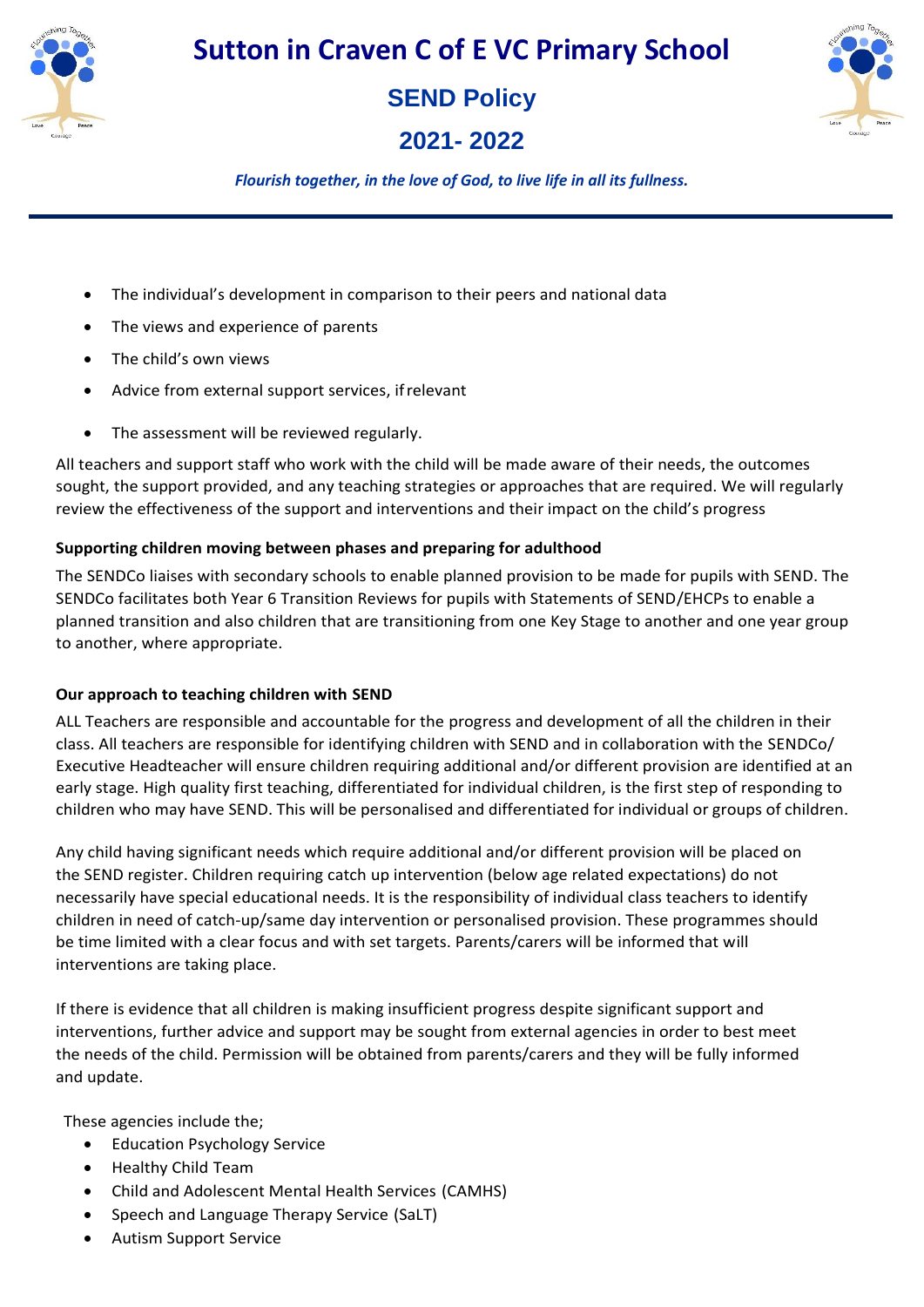

# **SEND Policy**

# **2021- 2022**



*Flourish together, in the love of God, to live life in all its fullness.*

- Prevent Team (Social Care)
- NYCC SEND Hub
- Minority Ethnic Achievement (MEA) Team
- SENDIASS Parent support service
- Compass Buzz
- NHS
- Pupil Referral Service (PRS)

## **Adaptations to the curriculum and learning environment**

We make the following adaptations to ensure all child's needs are met:

- Differentiating our curriculum to ensure all children are able to access it, for example, by grouping, 1:1 work, teaching style, content of the lesson, etc. ALL children are entitled to Quality First Teaching and Provision whereby teachers make appropriate and personalised reasonable adjustments for a child with SEND. This is integral to a child's progress, achievement and self-worth.
- Adapting our resources and staffing
- Using recommended aids, such as laptops, coloured overlays, visual timetables, larger font, etc
- Differentiating our teaching, for example, giving longer processing times, pre-teaching of key vocabulary, reading instructions aloud, etc.

## **Monitoring and evaluating performance**

Monitoring and evaluating the progress of pupils with SEN is an integral part of our whole school system to monitor and evaluate achievement, teaching, behaviour and leadership and management. However, to ensure good life outcomes for this vulnerable group, additional, focused monitoring takes place. This includes:

- Monitoring and evaluating of interventions, including their value for money
- Analysis of data examining the progress of different vulnerable groups
- Learning walks and pupil interviews to evaluate the effectiveness of the strategies listed on provision maps
- Annual financial returns
- Completion of statutory functions by the SENDCO related to referral for statement/ education health care plans, termly meetings and annual reviews.
- Use of the NYCC Inclusion Quality Mark (IQM)
- Work scrutiny
- Focused monitoring by the SENDCO, SIA, SEND governor
- Detailed discussions with families and pupils
- Progress through a variety of transitions
- Attendance and exclusions analysis
- Feedback from support agencies and OfSTED
- Local authority analysis of information and data about the school

### **Evaluating the effectiveness of SEND provision**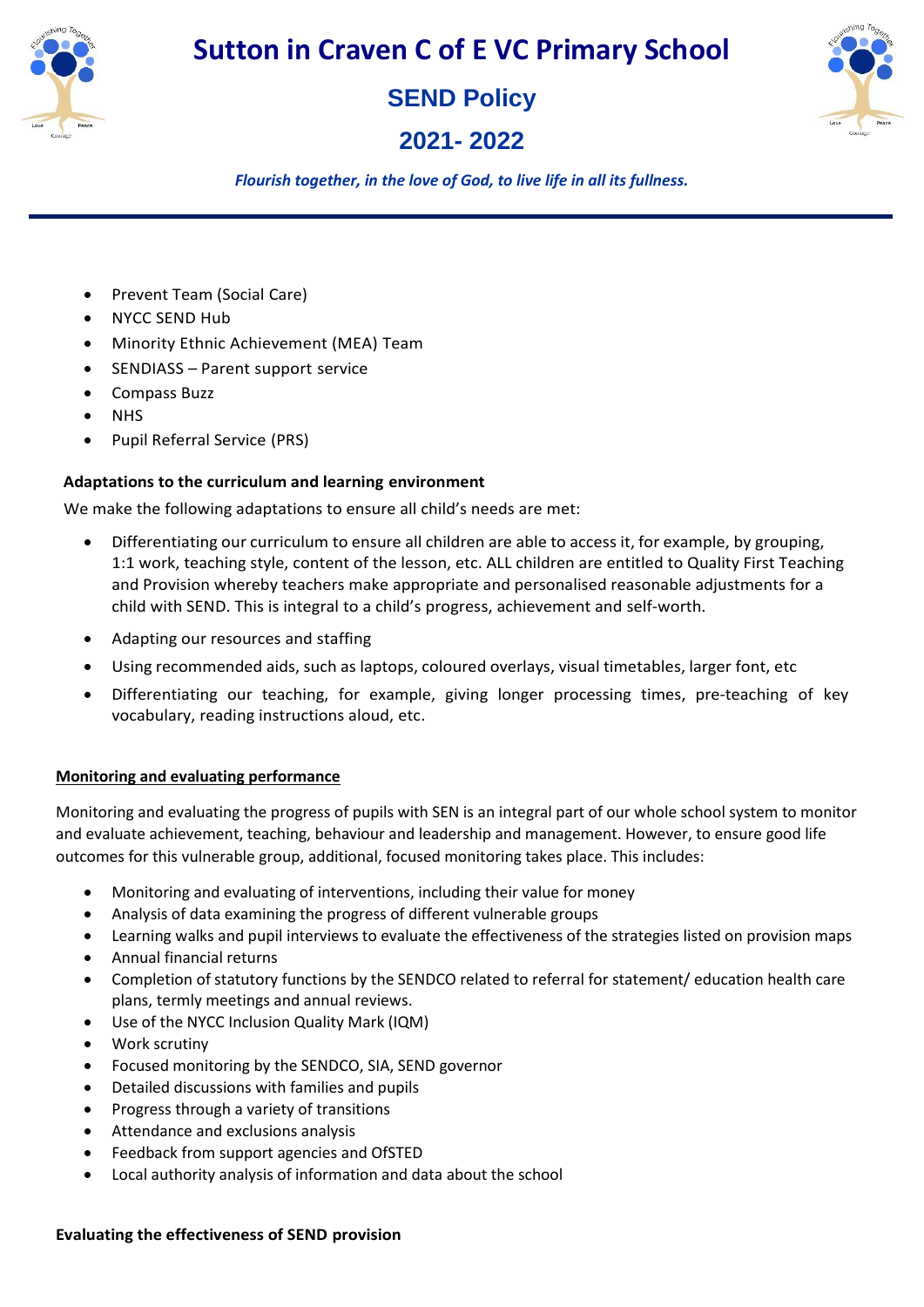

**SEND Policy** 

**2021- 2022** 



*Flourish together, in the love of God, to live life in all its fullness.*

We evaluate the effectiveness of provision for children with SEND by:

- Reviewing children's' individual progress towards their goals each term
- Reviewing the impact of interventions during and on completion of the intervention
- Focused learning walks (some in collaboration with SEND Governor, Executive Head teacher or other as appropriate)
- Using child questionnaires
- Using staff questionnaires
- Monitoring by the SENCO
- Using provision maps to measure progress
- Holding annual reviews for children with EHCP plans

## **Enabling children with SEND to engage in activities available to those in the school who do not have SEND**

- All of our extra-curricular activities and school visits are available to all our children, including our before-and after-school clubs.
- All children are encouraged to go on our residential trip(s)
- All children are encouraged to take part in sports day/school plays/special workshops, etc.
- No child is ever excluded from taking part in these activities because of their SEND.

## **Support for improving emotional and social development**

We provide support for children to improve their emotional and social development in the following ways:

- Children with SEND are encouraged to be part of the school council or pupil voice groups
- Children with SEND are also encouraged to be part of clubs topromote teamwork/building friendships etc.

We have a zero tolerance approach to bullying.

## **Admissions**

The Governing Body ensures that admissions criteria will not discriminate against children with SEND. Admission arrangements for children with SEND are in accordance with Local Authority regulations.

## **Complaints about SEND provision**